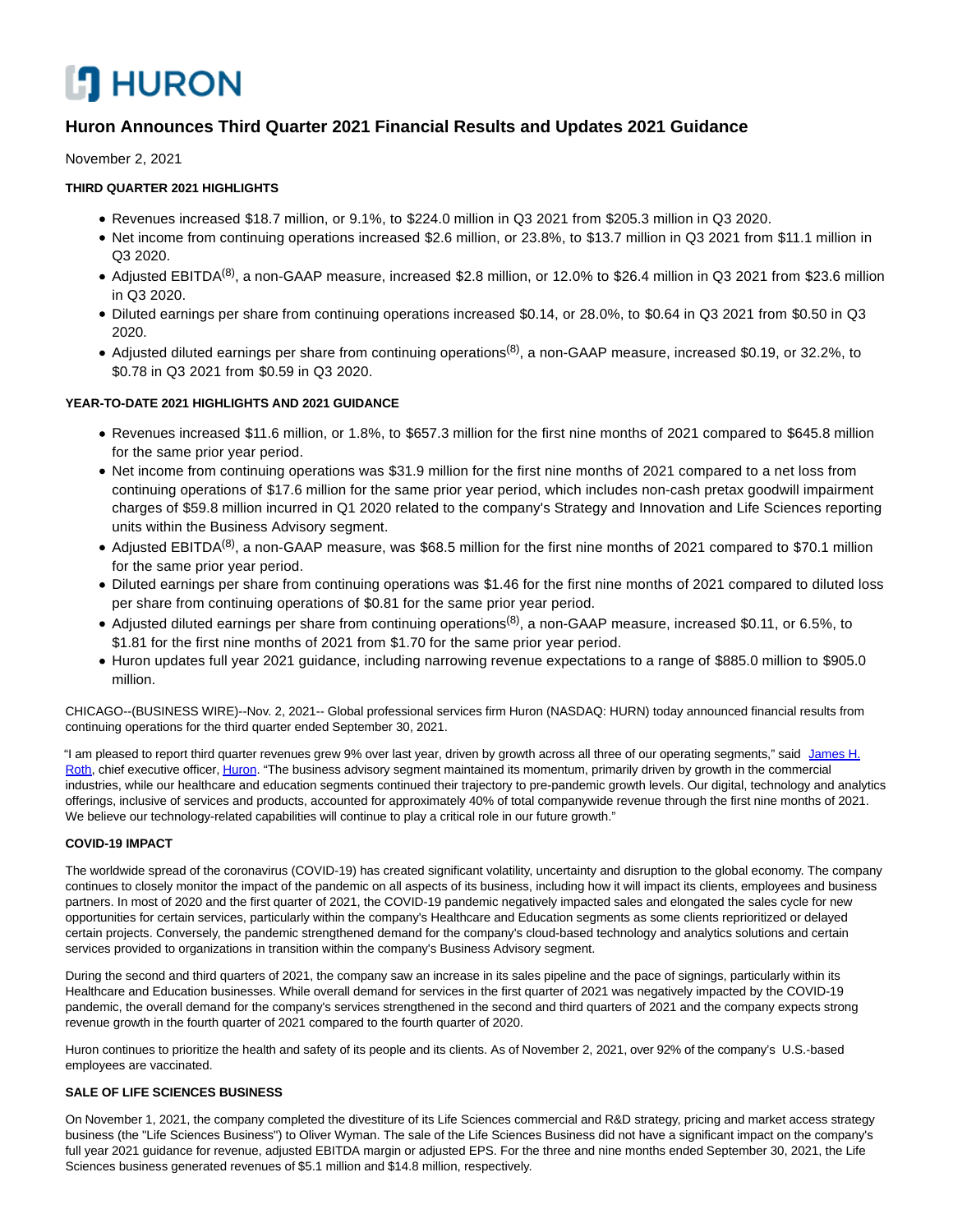#### **THIRD QUARTER 2021 RESULTS FROM CONTINUING OPERATIONS**

Revenues increased \$18.7 million, or 9.1%, to \$224.0 million for the third quarter of 2021 compared to \$205.3 million for the third quarter of 2020.

Net income from continuing operations increased \$2.6 million, or 23.8%, to \$13.7 million for the third quarter of 2021, compared to \$11.1 million for the same quarter last year. Diluted earnings per share from continuing operations increased \$0.14, or 28.0%, to \$0.64 for the third quarter of 2021, compared to \$0.50 for the third quarter of 2020.

Third quarter 2021 earnings before interest, taxes, depreciation and amortization ("EBITDA")<sup>(8)</sup> increased \$1.2 million, or 5.0%, to \$24.4 million compared to \$23.3 million in the same prior year period.

In addition to using EBITDA to evaluate the company's financial performance, management uses other non-GAAP financial measures, which exclude the effect of the following items (in thousands):

|                                                       | <b>Three Months Ended</b><br>September 30, |                          |  |  |
|-------------------------------------------------------|--------------------------------------------|--------------------------|--|--|
|                                                       | 2021                                       | 2020                     |  |  |
| Amortization of intangible assets                     | \$2,235                                    | \$3,155                  |  |  |
| Restructuring and other charges                       | \$1,677                                    | \$59                     |  |  |
| Litigation and other losses                           | \$56                                       | $s -$                    |  |  |
| Transaction-related expenses                          | \$194                                      | \$437                    |  |  |
| Tax effect of adjustments                             | $$(1,103)$ $$(1,692)$                      |                          |  |  |
| Foreign currency transaction losses (gains), net \$43 |                                            | \$ (194<br>$\rightarrow$ |  |  |

Adjusted EBITDA<sup>(8)</sup> increased \$2.8 million, or 12.0%, to \$26.4 million, or 11.8% of revenues, in the third quarter of 2021, from \$23.6 million, or 11.5% of revenues, in the same quarter last year. Adjusted net income from continuing operations<sup>(8)</sup> increased \$3.7 million to \$16.8 million, or \$0.78 per diluted share, for the third quarter of 2021, from \$13.0 million, or \$0.59 per diluted share, for the quarter in 2020.

The average number of billable consultants<sup>(2)</sup> increased 5.0% to 2,722 in the third quarter of 2021 from 2,592 in the same quarter last year. Billable consultant utilization rate<sup>(3)</sup> was 72.2% during the third quarter of 2021 compared to 70.4% during the same period last year. Average billing rate per hour for our billable consultants<sup>(4)</sup> was \$200 for the third quarter of both 2021 and 2020. The average number of full-time equivalent professionals<sup>(6)</sup> was 257 in the third quarter of 2021 compared to 272 for the same period in 2020. The average number of Healthcare Managed Services employees<sup>(7)</sup> was 485 in the third quarter of 2021 compared to 88 for the same period in 2020. This operating data has been revised from previously reported amounts as the company began assessing its operating performance by the following three employee types in the second quarter of 2021: billable consultants, full-time equivalents, and Healthcare Managed Services employees.

#### **YEAR-TO-DATE 2021 RESULTS FROM CONTINUING OPERATIONS**

Revenues increased \$11.6 million, or 1.8%, to \$657.3 million for the first nine months of 2021 compared to \$645.8 million for the first nine months of 2020.

Net income from continuing operations was \$31.9 million for the first nine months of 2021, compared to a net loss from continuing operations of \$17.6 million for the first nine months of 2020. Diluted earnings per share from continuing operations was \$1.46 for the first nine months of 2021, compared to diluted loss per share from continuing operations of \$0.81 for the first nine months of 2020. Results for the first nine months of 2020 reflect non-cash pretax charges totaling \$59.8 million to reduce the carrying value of goodwill in the company's Strategy and Innovation and Life Sciences reporting units within the Business Advisory segment.

EBITDA<sup>(8)</sup> increased \$57.5 million, to \$64.5 million for the first nine months of 2021, from \$7.0 million for the same prior year period.

In addition to using EBITDA to evaluate the company's financial performance, management uses other non-GAAP financial measures, which exclude the effect of the following items (in thousands):

> **Nine Months Ended September 30,**

**2021 2020**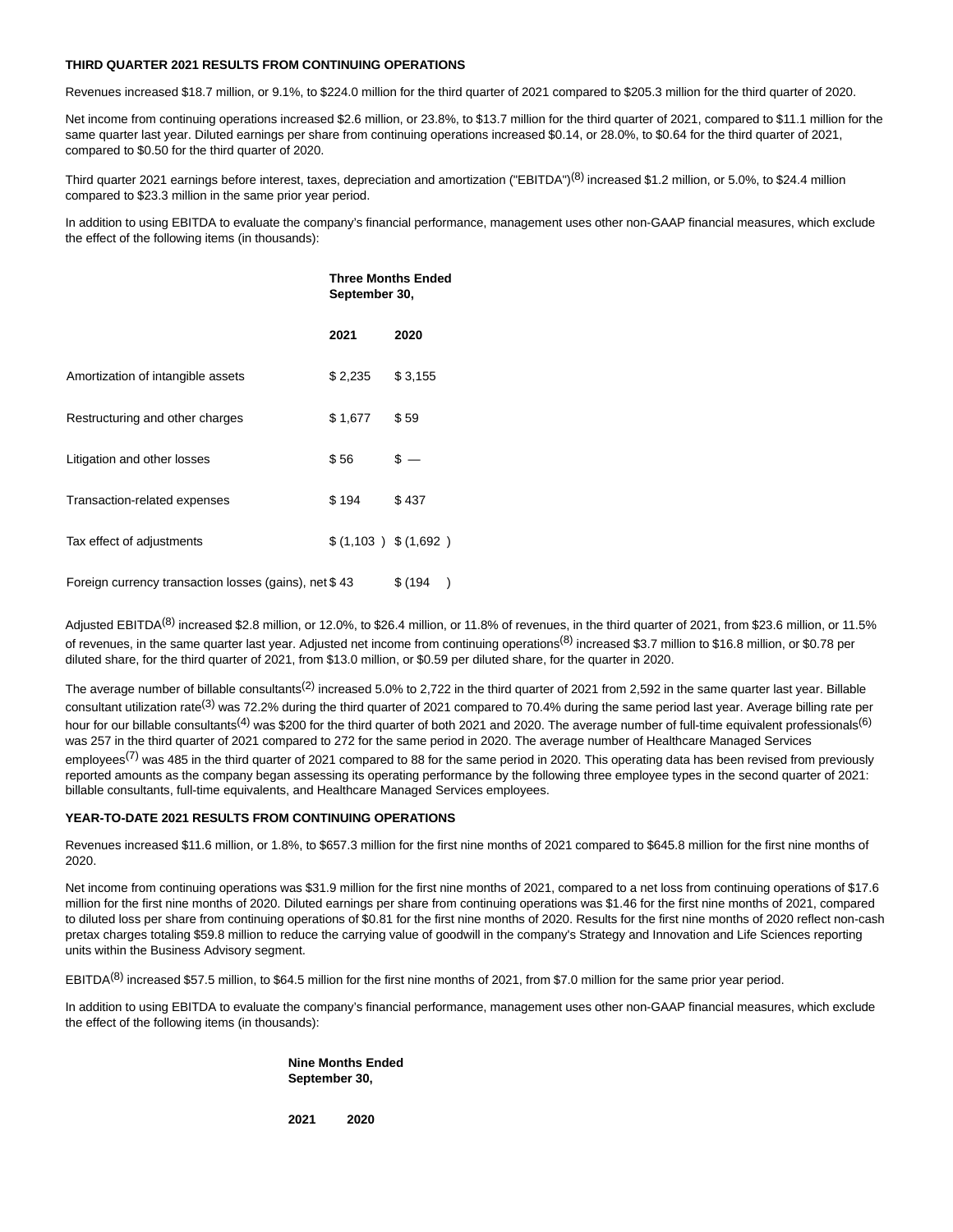| Amortization of intangible assets              | \$6,923 | \$9,558                |
|------------------------------------------------|---------|------------------------|
| Restructuring and other charges                | \$3,166 | \$2,626                |
| Litigation and other losses (gains), net       | \$98    | \$(150)                |
| Goodwill impairment charges                    | $s -$   | \$59,816               |
| Loss on sale of business                       | $s -$   | \$102                  |
| Transaction-related expenses                   | \$335   | \$437                  |
| Tax effect of adjustments                      |         | $$(2,788)$ $$(17,041)$ |
| Foreign currency transaction losses, net \$398 |         | \$245                  |

Adjusted EBITDA<sup>(8)</sup> was \$68.5 million, or 10.4% of revenues, for the first nine months of 2021 compared to \$70.1 million, or 10.8% of revenues, for the first nine months of 2020. Adjusted net income from continuing operations<sup>(8)</sup> increased \$1.9 million to \$39.7 million, or \$1.81 per diluted share, for the first nine months of 2021 from \$37.7 million, or \$1.70 per diluted share, for the first nine months of 2020.

The average number of billable consultants<sup>(2)</sup> increased 2.6% to 2,660 for the first nine months of 2021 from 2,592 for the same prior year period. Billable consultant utilization rate<sup>(3)</sup> was 71.5% during the first nine months of both 2021 and 2020. Average billing rate per hour for billable consultants<sup>(4)</sup> was \$201 for the first nine months of both 2021 and 2020. The average number of full-time equivalent professionals<sup>(6)</sup> was 245 for the first nine months of 2021 compared to 271 for the same prior year period. The average number of Healthcare Managed Services employees<sup>(7)</sup> was 342 for the first nine months of 2021 compared to 91 for the same period in 2020. This operating data has been revised from previously reported amounts as the company began assessing its operating performance by the following three employee types in the second quarter of 2021: billable consultants, full-time equivalents, and Healthcare Managed Services employees.

#### **OPERATING SEGMENTS**

Huron's results reflect a portfolio of service offerings focused on helping clients address complex business challenges.

The company's year-to-date 2021 revenues by operating segment as a percentage of total company revenues are as follows: Healthcare (42%); Business Advisory (33%); and Education (25%). Financial results by segment are included in the attached schedules and in Huron's forthcoming Quarterly Report on Form 10-Q filing for the quarter ended September 30, 2021.

#### **OUTLOOK FOR 2021**

Based on currently available information, the company narrowed guidance for full year 2021 revenues before reimbursable expenses in a range of \$885.0 million to \$905.0 million. The company anticipates adjusted EBITDA as a percentage of revenues in a range of 10.8% to 11.3% and non-GAAP adjusted diluted earnings per share in a range of \$2.53 to \$2.63.

Management will provide a more detailed discussion of its outlook during the company's earnings conference call webcast.

#### **THIRD QUARTER 2021 WEBCAST**

The company will host a webcast to discuss its financial results today, November 2, 2021, at 5:00 p.m. Eastern Time, 4:00 p.m. Central Time. The conference call is being webcast by NASDAQ and can be accessed from Huron's website at [http://ir.huronconsultinggroup.com.](https://cts.businesswire.com/ct/CT?id=smartlink&url=http%3A%2F%2Fir.huronconsultinggroup.com&esheet=52519705&newsitemid=20211102006210&lan=en-US&anchor=http%3A%2F%2Fir.huronconsultinggroup.com&index=3&md5=78cf29952b0f366017776668ee02a7f7) A replay will be available approximately two hours after the conclusion of the webcast and for 90 days thereafter.

#### **USE OF NON-GAAP FINANCIAL MEASURES**(8)

In evaluating the company's financial performance and outlook, management uses EBITDA, adjusted EBITDA, adjusted EBITDA as a percentage of revenues, adjusted net income from continuing operations, and adjusted diluted earnings per share from continuing operations, which are non-GAAP measures. Management uses these non-GAAP financial measures to gain an understanding of the company's comparative operating performance (when comparing such results with previous periods or forecasts). These non-GAAP financial measures are used by management in their financial and operating decision making because management believes they reflect the company's ongoing business in a manner that allows for meaningful period-to-period comparisons. Management also uses these non-GAAP financial measures when publicly providing their business outlook, for internal management purposes, and as a basis for evaluating potential acquisitions and dispositions. Management believes that these non-GAAP financial measures provide useful information to investors and others in understanding and evaluating Huron's current operating performance and future prospects in the same manner as management does, if they so choose, and in comparing in a consistent manner Huron's current financial results with Huron's past financial results. Investors should recognize that these non-GAAP measures might not be comparable to similarly titled measures of other companies. These measures should be considered in addition to, and not as a substitute for or superior to, any measure of performance, cash flows or liquidity prepared in accordance with accounting principles generally accepted in the United States.

Management has provided its outlook regarding adjusted EBITDA and adjusted diluted earnings per share, both of which are non-GAAP financial measures and exclude certain charges. Management has not reconciled these non-GAAP financial measures to the corresponding GAAP financial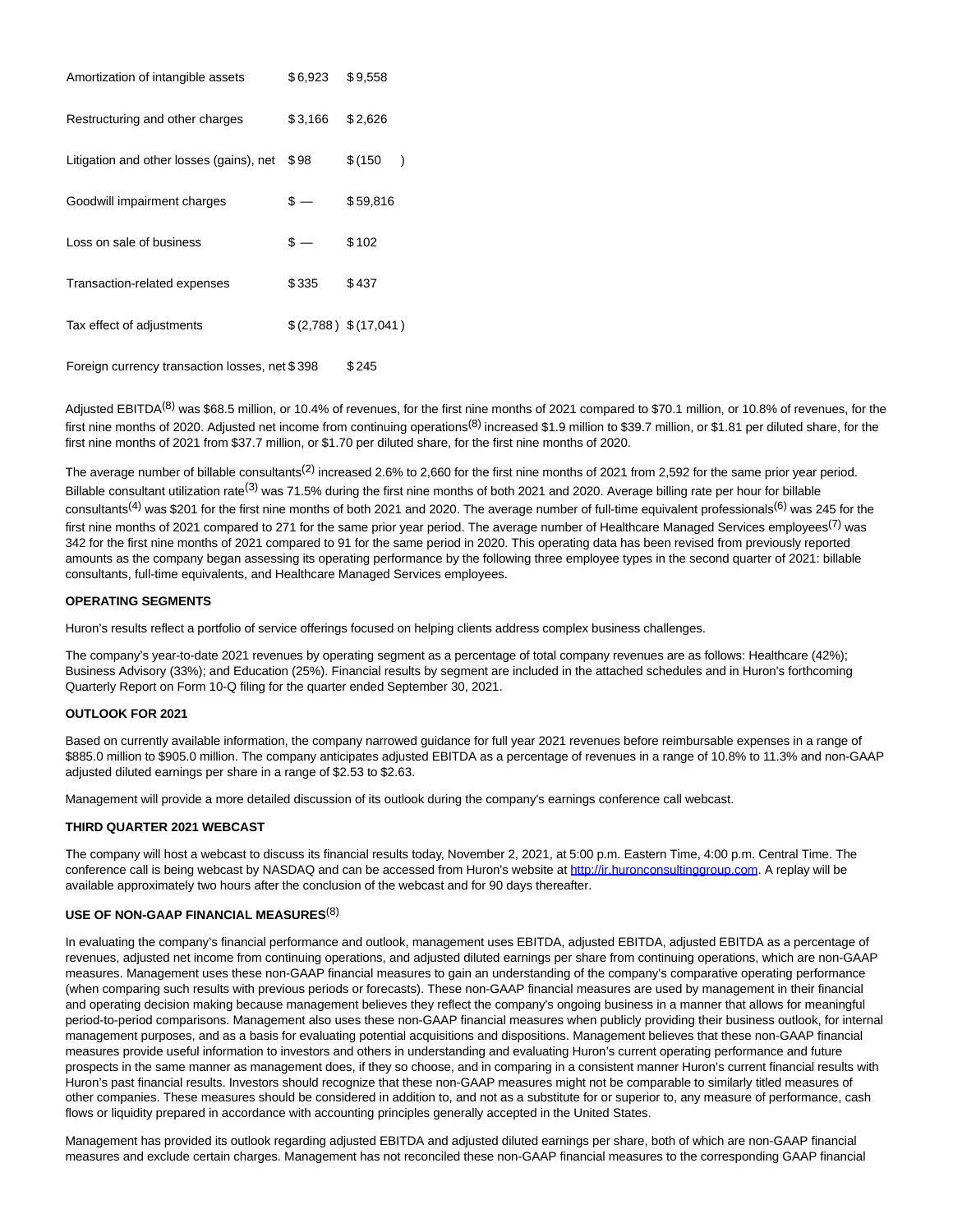measures because guidance for the various reconciling items is not provided. Management is unable to provide guidance for these reconciling items because they cannot determine their probable significance, as certain items are outside of the company's control and cannot be reasonably predicted since these items could vary significantly from period to period. Accordingly, reconciliations to the corresponding GAAP financial measures are not available without unreasonable effort.

#### **ABOUT HURON**

Huron is a global consultancy that collaborates with clients to drive strategic growth, ignite innovation and navigate constant change. Through a combination of strategy, expertise and creativity, we help clients accelerate operational, digital and cultural transformation, enabling the change they need to own their future. By embracing diverse perspectives, encouraging new ideas and challenging the status quo, we create sustainable results for the organizations we serve. Learn more a[t www.huronconsultinggroup.com.](https://cts.businesswire.com/ct/CT?id=smartlink&url=http%3A%2F%2Fwww.huronconsultinggroup.com&esheet=52519705&newsitemid=20211102006210&lan=en-US&anchor=www.huronconsultinggroup.com&index=4&md5=9847bf2eef021244e8f1ad1ffe7c0618)

Statements in this press release that are not historical in nature, including those concerning the company's current expectations about its future results, are "forward-looking" statements as defined in Section 21E of the Securities Exchange Act of 1934, as amended, and the Private Securities Litigation Reform Act of 1995. Forward-looking statements are identified by words such as "may," "should," "expects," "provides," "anticipates," "assumes," "can," "will," "meets," "could," "likely," "intends," "might," "predicts," "seeks," "would," "believes," "estimates," "plans," "continues," "guidance," or "outlook" or similar expressions. These forward-looking statements reflect the company's current expectations about future requirements and needs, results, levels of activity, performance, or achievements. Some of the factors that could cause actual results to differ materially from the forward-looking statements contained herein include, without limitation: the impact of the COVID-19 pandemic on the economy, our clients and client demand for our services, and our ability to sell and provide services, including the measures taken by governmental authorities and businesses in response to the pandemic, which may cause or contribute to other risks and uncertainties that we face; failure to achieve expected utilization rates, billing rates and the number of revenue-generating professionals; inability to expand or adjust our service offerings in response to market demands; our dependence on renewal of client-based services; dependence on new business and retention of current clients and qualified personnel; failure to maintain third-party provider relationships and strategic alliances; inability to license technology to and from third parties; the impairment of goodwill; various factors related to income and other taxes; difficulties in successfully integrating the businesses we acquire and achieving expected benefits from such acquisitions; risks relating to privacy, information security, and related laws and standards; and a general downturn in market conditions. These forward-looking statements involve known and unknown risks, uncertainties, and other factors, including, among others, those described under "Item 1A. Risk Factors" in Huron's Annual Report on Form 10-K for the year ended December 31, 2020 that may cause actual results, levels of activity, performance or achievements to be materially different from any anticipated results, levels of activity, performance, or achievements expressed or implied by these forward-looking statements. The company disclaims any obligation to update or revise any forwardlooking statements as a result of new information or future events, or for any other reason.

#### **HURON CONSULTING GROUP INC.**

#### **CONSOLIDATED STATEMENTS OF OPERATIONS AND OTHER COMPREHENSIVE INCOME (LOSS)**

#### **(In thousands, except per share amounts)**

|                                                                                                                     | <b>Three Months Ended</b><br>September 30, |           | <b>Nine Months Ended</b><br>September 30, |           |  |
|---------------------------------------------------------------------------------------------------------------------|--------------------------------------------|-----------|-------------------------------------------|-----------|--|
|                                                                                                                     | 2021                                       | 2020      | 2021                                      | 2020      |  |
| Revenues and reimbursable expenses:                                                                                 |                                            |           |                                           |           |  |
| Revenues                                                                                                            | \$224,007                                  | \$205,304 | \$657,346                                 | \$645,780 |  |
| Reimbursable expenses                                                                                               | 3,690                                      | 2,860     | 8,876                                     | 25,133    |  |
| Total revenues and reimbursable expenses                                                                            | 227,697                                    | 208,164   | 666,222                                   | 670,913   |  |
| Direct costs and reimbursable expenses (exclusive of depreciation and amortization shown in<br>operating expenses): |                                            |           |                                           |           |  |
| Direct costs                                                                                                        | 153,902                                    | 145,459   | 463,543                                   | 451,221   |  |
| Amortization of intangible assets and software development costs                                                    | 910                                        | 1,370     | 2,745                                     | 4,005     |  |
| Reimbursable expenses                                                                                               | 3,914<br>2,840                             |           | 9,233                                     | 25,095    |  |
| Total direct costs and reimbursable expenses                                                                        | 158,726                                    | 149,669   | 475,521                                   | 480,321   |  |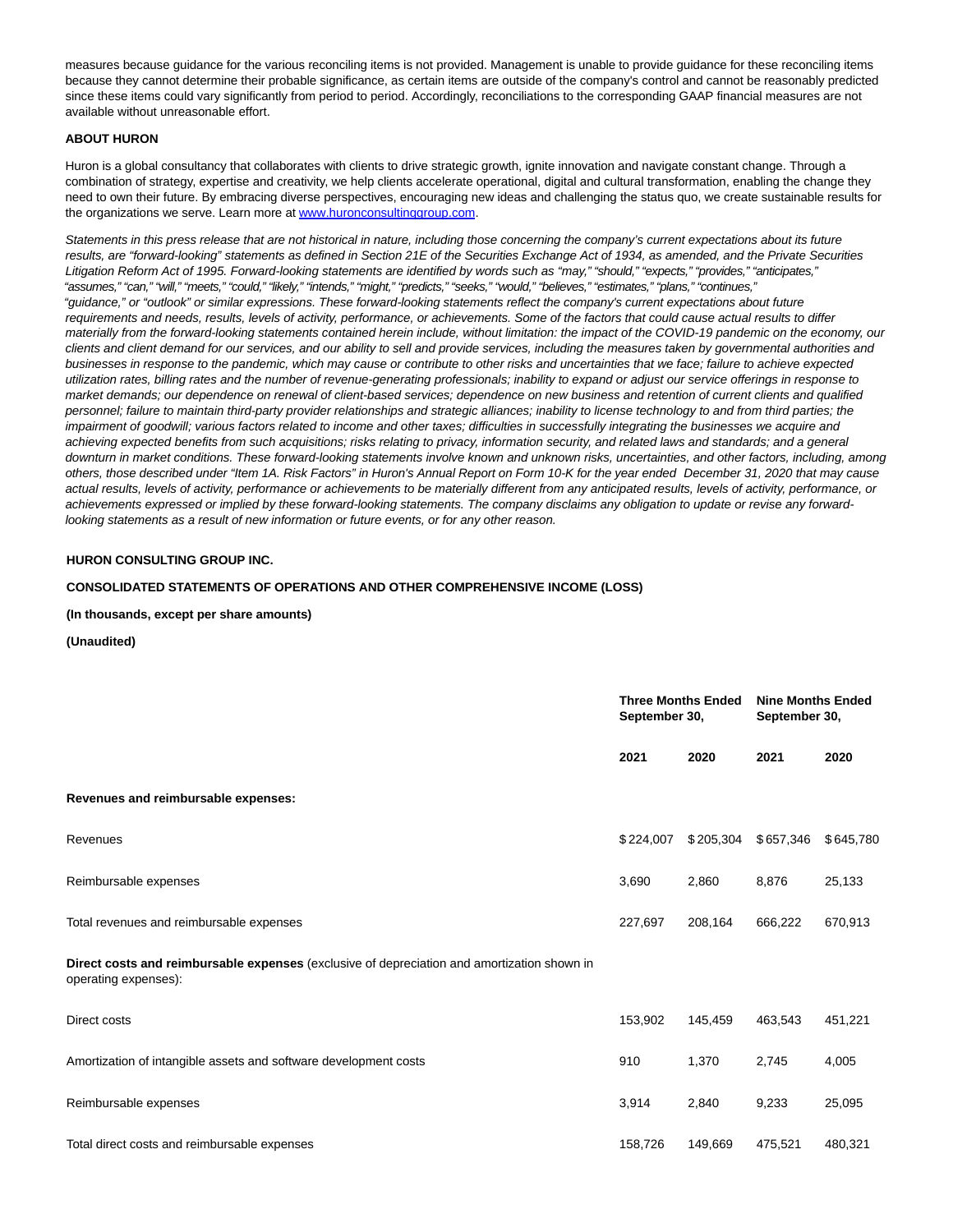# **Operating expenses and other losses (gains), net:**

| Selling, general and administrative expenses                           | 43,520   | 38,561   | 128,476     | 126,864    |               |
|------------------------------------------------------------------------|----------|----------|-------------|------------|---------------|
| Restructuring charges                                                  | 1,677    | 59       | 3,166       | 1,777      |               |
| Litigation and other losses (gains)                                    | 56       |          | 98          | (150)      | $\lambda$     |
| Depreciation and amortization                                          | 5,412    | 6,176    | 16,286      | 18,483     |               |
| Goodwill impairment charges                                            |          |          |             | 59,816     |               |
| Total operating expenses and other losses (gains), net                 | 50,665   | 44,796   | 148,026     | 206,790    |               |
| Operating income (loss)                                                | 18,306   | 13,699   | 42,675      | (16, 198)  |               |
| Other income (expense), net:                                           |          |          |             |            |               |
| Interest expense, net of interest income                               | (2, 217) | (2,259)  | $)$ (5,965) | (7,516)    | $\rightarrow$ |
| Other income (expense), net                                            | (394)    | ) 2,035  | 2,177       | 687        |               |
| Total other expense, net                                               | (2,611)  | ) (224   | (3,788)     | (6,829)    | $\rightarrow$ |
| Income (loss) from continuing operations before taxes                  | 15,695   | 13,475   | 38,887      | (23,027)   |               |
| Income tax expense (benefit)                                           | 1,968    | 2,388    | 6,958       | (5, 413)   | $\rightarrow$ |
| Net income (loss) from continuing operations                           | 13,727   | 11,087   | 31,929      | (17, 614)  |               |
| Loss from discontinued operations, net of tax                          |          | (29)     |             | (89)       | $\mathcal{E}$ |
| Net income (loss)                                                      | \$13,727 | \$11,058 | \$31,929    | \$(17,703) |               |
| Net earnings (loss) per basic share:                                   |          |          |             |            |               |
| Net income (loss) from continuing operations                           | \$0.65   | \$0.50   | \$1.48      | \$ (0.81)  | $\rightarrow$ |
| Loss from discontinued operations, net of tax                          |          |          |             |            |               |
| Net income (loss)                                                      | \$0.65   | \$0.50   | \$1.48      | \$ (0.81)  | $\rightarrow$ |
| Net earnings (loss) per diluted share:                                 |          |          |             |            |               |
| Net income (loss) from continuing operations                           | \$0.64   | \$0.50   | \$1.46      | \$ (0.81)  | $\rightarrow$ |
| Loss from discontinued operations, net of tax                          |          |          |             |            |               |
| Net income (loss)                                                      | \$0.64   | \$0.50   | \$1.46      | \$ (0.81)  | $\rightarrow$ |
| Weighted average shares used in calculating earnings (loss) per share: |          |          |             |            |               |
|                                                                        |          |          |             |            |               |

Basic 21,242 21,905 21,574 21,868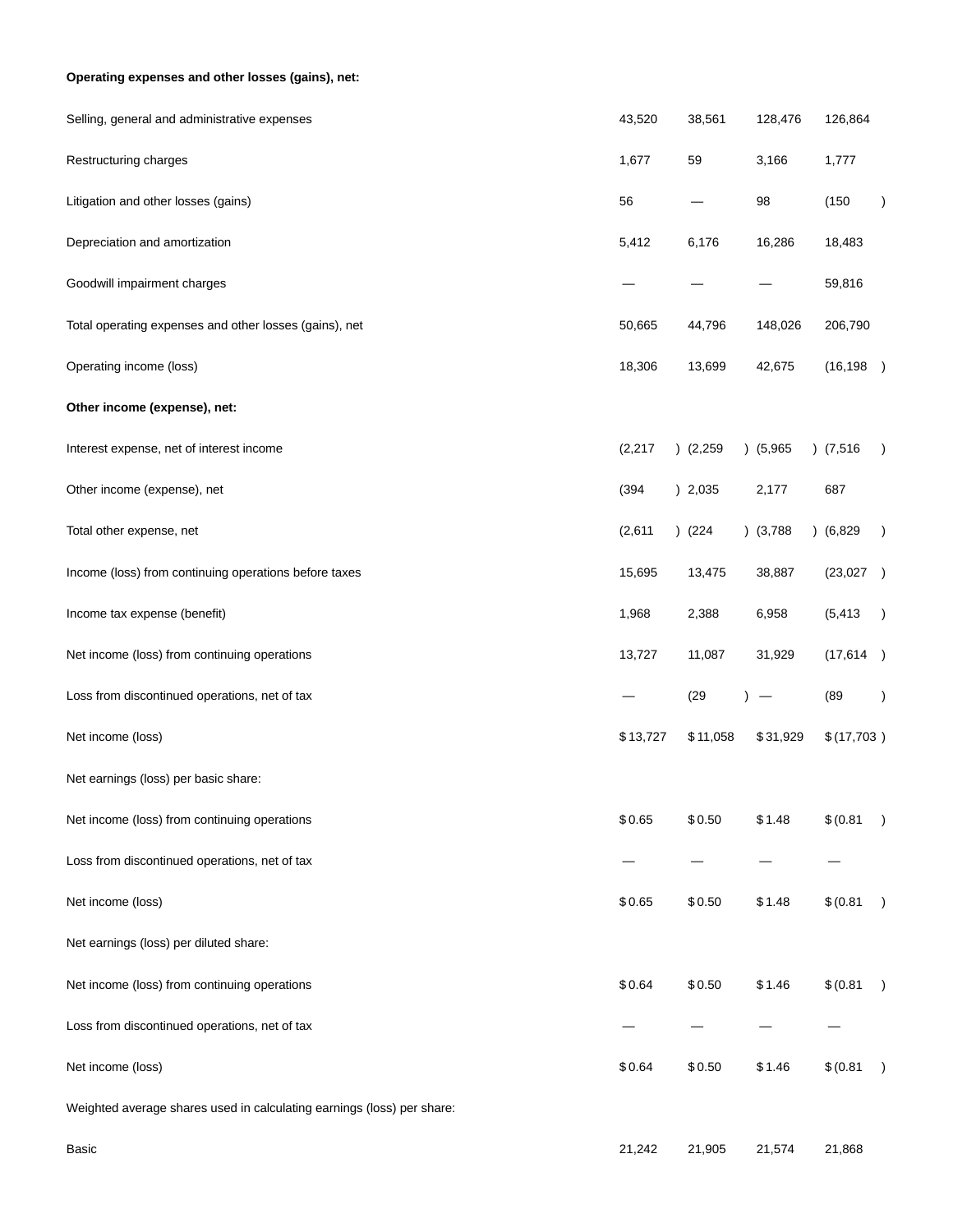| Diluted                                                             | 21,531   | 22,175   | 21,904   | 21,868                   |  |
|---------------------------------------------------------------------|----------|----------|----------|--------------------------|--|
| Comprehensive income (loss):                                        |          |          |          |                          |  |
| Net income (loss)                                                   | \$13,727 | \$11,058 | \$31,929 | \$(17,703)               |  |
| Foreign currency translation adjustments, net of tax                | (246)    | 381      | 236      | (294)                    |  |
| Unrealized gain (loss) on investment, net of tax                    | 1,158    | 4,885    | (2,068)  | (1,051)<br>$\lambda$     |  |
| Unrealized gain (loss) on cash flow hedging instruments, net of tax | 309      | (243)    | 1,956    | (3,633)<br>$\rightarrow$ |  |
| Other comprehensive income (loss)                                   | 1,221    | 5,023    | 124      | (4,978)<br>$\lambda$     |  |
| Comprehensive income (loss)                                         | \$14,948 | \$16,081 | \$32,053 | \$(22,681)               |  |

# **CONSOLIDATED BALANCE SHEETS**

# **(In thousands, except share and per share amounts)**

|                                           | September<br>30,<br>2021 | December<br>31,<br>2020 |
|-------------------------------------------|--------------------------|-------------------------|
| <b>Assets</b>                             |                          |                         |
| Current assets:                           |                          |                         |
| Cash and cash equivalents                 | \$11,189                 | \$67,177                |
| Receivables from clients, net             | 111,548                  | 87,687                  |
| Unbilled services, net                    | 94,862                   | 53,959                  |
| Income tax receivable                     | 2,120                    | 5,121                   |
| Prepaid expenses and other current assets | 13,624                   | 16,569                  |
| Total current assets                      | 233,343                  | 230,513                 |
| Property and equipment, net               | 30,654                   | 29,093                  |
| Deferred income taxes, net                | 1,726                    | 4,191                   |
| Long-term investments                     | 68,216                   | 71,030                  |
| Operating lease right-of-use assets       | 37,367                   | 39,360                  |
| Other non-current assets                  | 64,463                   | 62,068                  |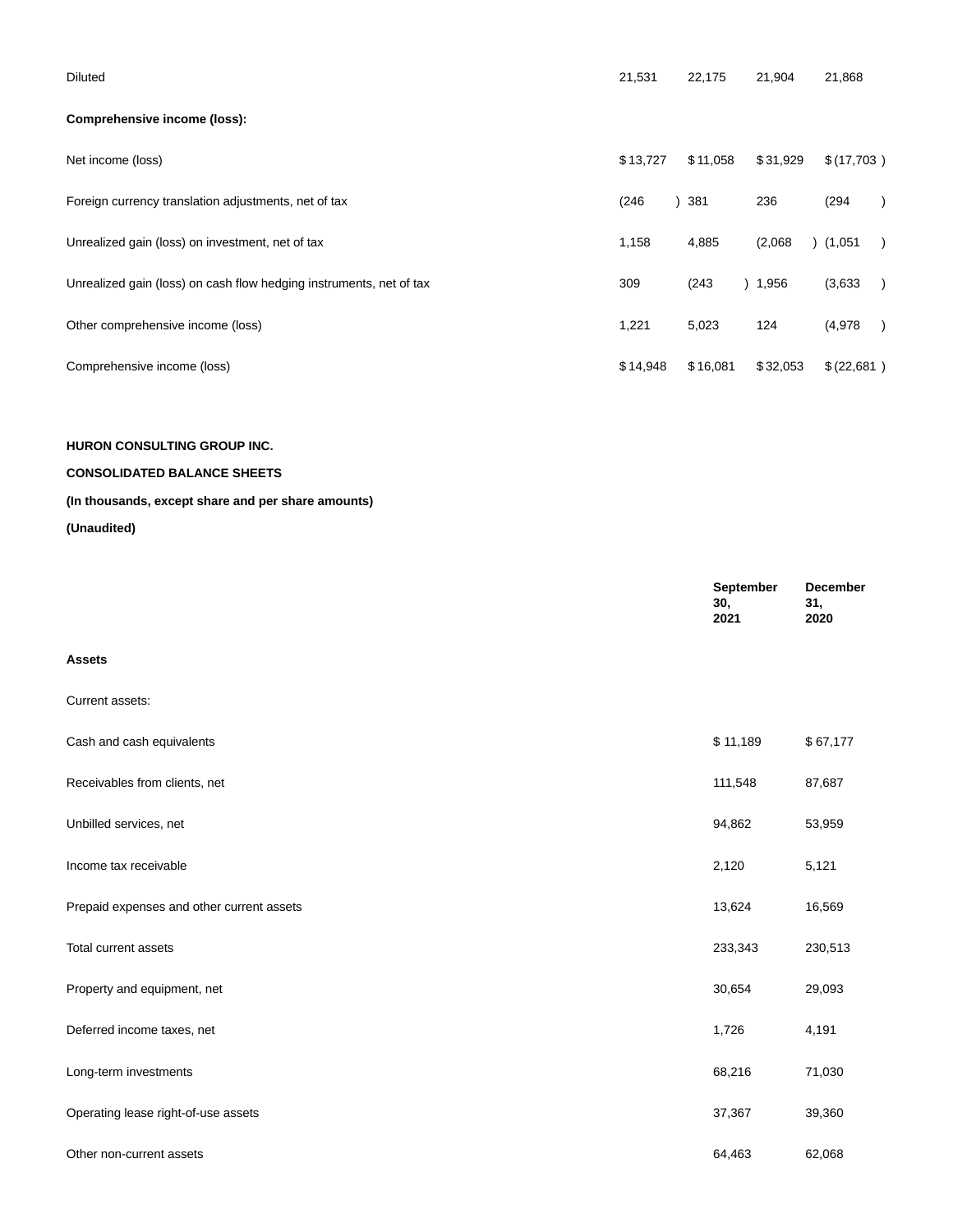| Intangible assets, net                                                                                                  | 16,663      | 20,483                  |
|-------------------------------------------------------------------------------------------------------------------------|-------------|-------------------------|
| Goodwill                                                                                                                | 597,552     | 594,237                 |
| <b>Total assets</b>                                                                                                     | \$1,049,984 | \$1,050,975             |
| Liabilities and stockholders' equity                                                                                    |             |                         |
| Current liabilities:                                                                                                    |             |                         |
| Accounts payable                                                                                                        | \$5,918     | \$648                   |
| Accrued expenses and other current liabilities                                                                          | 18,520      | 14,874                  |
| Accrued payroll and related benefits                                                                                    | 103,526     | 133,830                 |
| Current maturities of long-term debt                                                                                    | 555         | 499                     |
| Current maturities of operating lease liabilities                                                                       | 10,066      | 8,771                   |
| Deferred revenues                                                                                                       | 17,820      | 28,247                  |
| <b>Total current liabilities</b>                                                                                        | 156,405     | 186,869                 |
| Non-current liabilities:                                                                                                |             |                         |
| Deferred compensation and other liabilities                                                                             | 40,582      | 47,131                  |
| Long-term debt, net of current portion                                                                                  | 262,362     | 202,780                 |
| Operating lease liabilities, net of current portion                                                                     | 56,873      | 61,825                  |
| Deferred income taxes, net                                                                                              | 394         | 428                     |
| Total non-current liabilities                                                                                           | 360,211     | 312,164                 |
| <b>Commitments and contingencies</b>                                                                                    |             |                         |
| Stockholders' equity                                                                                                    |             |                         |
| Common stock; \$0.01 par value; 500,000,000 shares authorized; 24,377,457 and 25,346,916 shares issued,<br>respectively | 238         | 246                     |
| Treasury stock, at cost, 2,457,456 and 2,584,119 shares, respectively                                                   | (135, 903)  | ) (129,886<br>$\lambda$ |
| Additional paid-in capital                                                                                              | 409,910     | 454,512                 |
| Retained earnings                                                                                                       | 245,938     | 214,009                 |
| Accumulated other comprehensive income                                                                                  | 13,185      | 13,061                  |
| Total stockholders' equity                                                                                              | 533,368     | 551,942                 |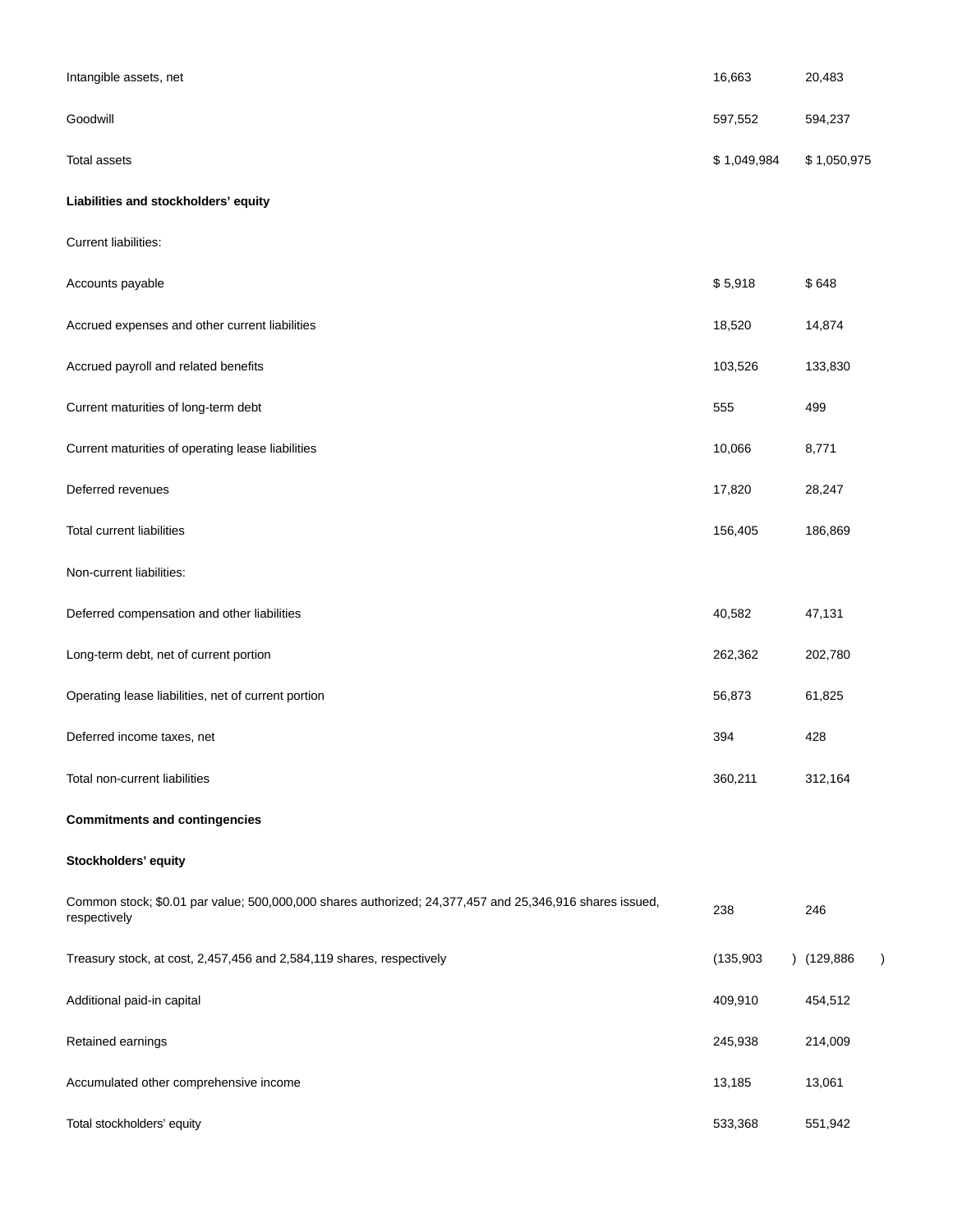#### **CONSOLIDATED STATEMENTS OF CASH FLOWS**

- **(In thousands)**
- **(Unaudited)**

|                                                                                     | <b>Nine Months Ended</b><br>September 30, |                           |  |
|-------------------------------------------------------------------------------------|-------------------------------------------|---------------------------|--|
|                                                                                     | 2021                                      | 2020                      |  |
| Cash flows from operating activities:                                               |                                           |                           |  |
| Net income (loss)                                                                   | \$31,929                                  | \$(17,703)                |  |
| Adjustments to reconcile net income (loss) to cash flows from operating activities: |                                           |                           |  |
| Depreciation and amortization                                                       | 19,245                                    | 22,511                    |  |
| Non-cash lease expense                                                              | 4,912                                     | 5,844                     |  |
| Share-based compensation                                                            | 17,979                                    | 18,559                    |  |
| Amortization of debt discount and issuance costs                                    | 595                                       | 595                       |  |
| Goodwill impairment charges                                                         |                                           | 59,816                    |  |
| Allowances for doubtful accounts                                                    |                                           | 539                       |  |
| Deferred income taxes                                                               | 2,434                                     | (16, 125)                 |  |
| Loss on sale of business                                                            |                                           | 102                       |  |
| Change in fair value of contingent consideration liabilities                        | 98                                        |                           |  |
| Other, net                                                                          | (325)                                     |                           |  |
| Changes in operating assets and liabilities, net of acquisition and divestiture:    |                                           |                           |  |
| (Increase) decrease in receivables from clients, net                                | (23,294 ) 23,493                          |                           |  |
| (Increase) decrease in unbilled services, net                                       | (40,883) 1,597                            |                           |  |
| (Increase) decrease in current income tax receivable / payable, net                 | 3,159                                     | 9,455                     |  |
| (Increase) decrease in other assets                                                 | 98                                        | (3, 426)<br>$\mathcal{E}$ |  |
| Increase (decrease) in accounts payable and other liabilities                       | 2,229                                     | (5,272)<br>$\lambda$      |  |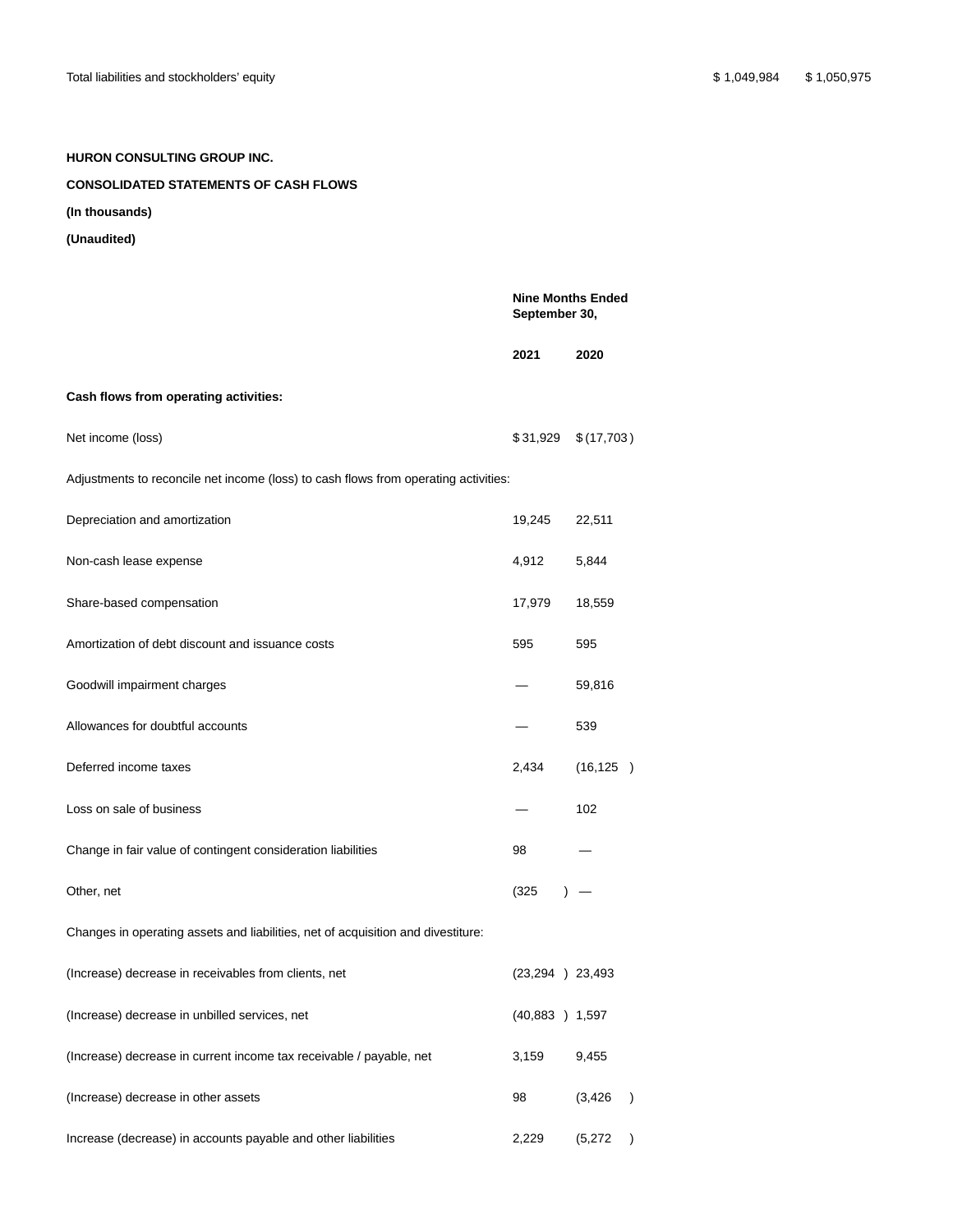| Increase (decrease) in accrued payroll and related benefits |                   | $(35,958)$ $(25,290)$   |               |
|-------------------------------------------------------------|-------------------|-------------------------|---------------|
| Increase (decrease) in deferred revenues                    | $(10,424)$ 3,290  |                         |               |
| Net cash provided by (used in) operating activities         | (28,206 ) 77,985  |                         |               |
| Cash flows from investing activities:                       |                   |                         |               |
| Purchases of property and equipment, net                    | (8,918)           | ) (5,731                | $\rightarrow$ |
| Purchase of investment securities                           |                   | (13,000)                |               |
| Investment in life insurance policies                       | (574              | (2,026)                 | $\lambda$     |
| Purchase of business                                        | (5,886)           | $)$ (801                | $\lambda$     |
| Capitalization of internally developed software costs       | (3,603)           | (6, 830)                | $\mathcal{L}$ |
| Proceeds from sale of property and equipment                | 255               |                         |               |
| Net cash used in investing activities                       |                   | $(18,726)$ $(28,388)$   |               |
| Cash flows from financing activities:                       |                   |                         |               |
| Proceeds from exercise of stock options                     | 613               | 825                     |               |
| Shares redeemed for employee tax withholdings               | (9,267)           | (7,797)                 | $\rightarrow$ |
| Share repurchases                                           |                   | $(60,229)$ $(22,115)$   |               |
| Proceeds from bank borrowings                               | 189,000           | 283,000                 |               |
| Repayments of bank borrowings                               |                   | $(129,362)$ $(240,396)$ |               |
| Net cash provided by (used in) financing activities         | (9,245)           | ) 13,517                |               |
| Effect of exchange rate changes on cash                     | 189               | 27                      |               |
| Net increase (decrease) in cash and cash equivalents        | $(55,988)$ 63,141 |                         |               |
| Cash and cash equivalents at beginning of the period        | 67,177            | 11,604                  |               |
| Cash and cash equivalents at end of the period              | \$11,189          | \$74,745                |               |

#### **SEGMENT OPERATING RESULTS AND OTHER OPERATING DATA**

# **(Unaudited)**

In conjunction with the company's continuous evaluation of the appropriate level of disaggregation of revenues as the company's business evolves and in consideration of a group hire of approximately 300 employees in the company's Healthcare Managed Services solution within its Healthcare segment in the second quarter of 2021, the company began assessing its operating performance by the following three employee types: billable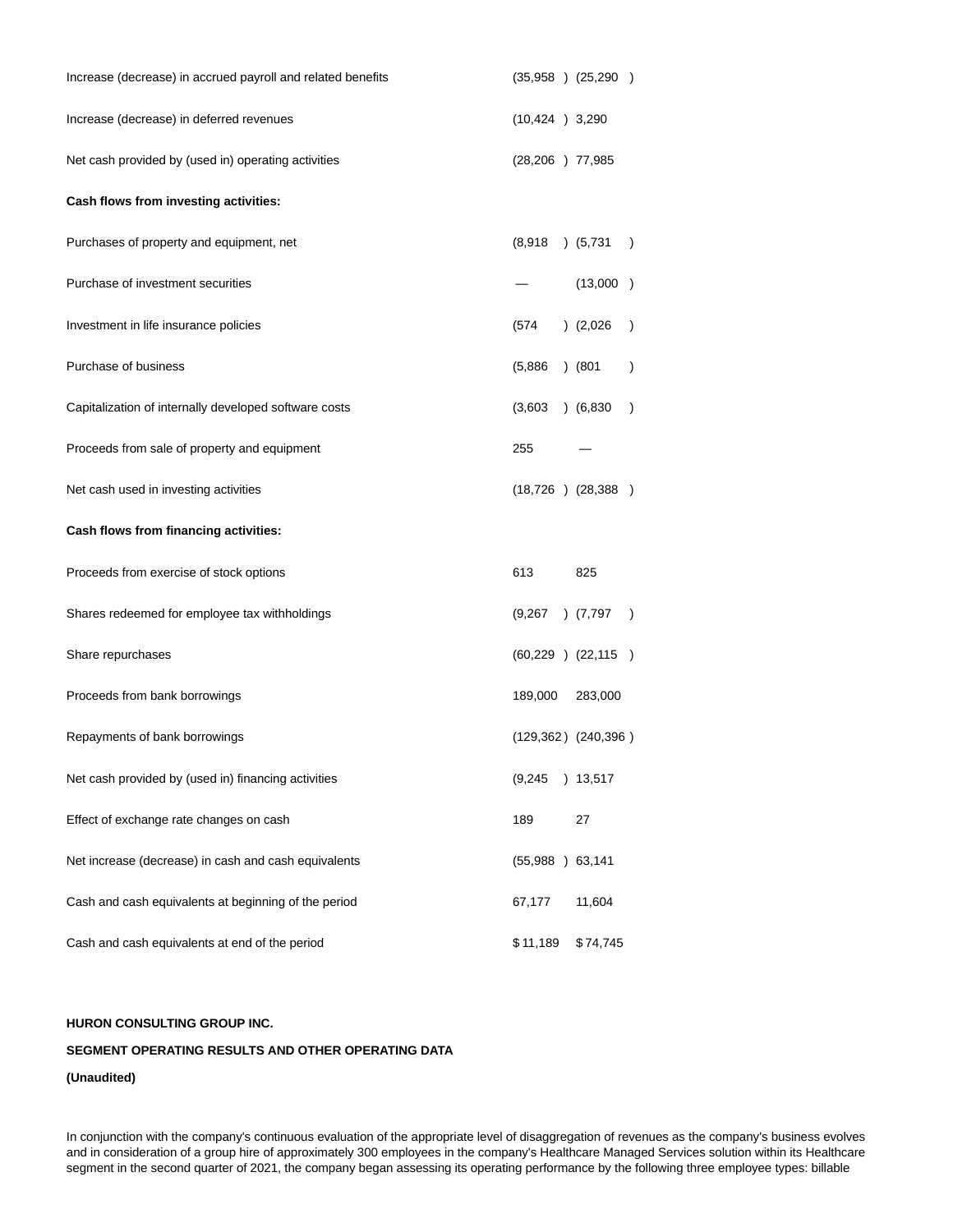consultants, full-time equivalents, and Healthcare Managed Services employees. The disaggregation of revenues by employee type previously reported for the three and nine months ended September 30, 2020 was revised below to reflect this change. This change has no impact on the company's consolidated total revenues or total revenues by segment.

|                                                              | <b>Three Months Ended</b><br>September 30, |      |              |      | Percent<br><b>Increase</b> |       |  |
|--------------------------------------------------------------|--------------------------------------------|------|--------------|------|----------------------------|-------|--|
| Segment and Consolidated Operating Results (in thousands):   | 2021                                       |      | 2020         |      | (Decrease)                 |       |  |
| Healthcare:                                                  |                                            |      |              |      |                            |       |  |
| Revenues                                                     | \$92,845                                   |      | \$87,406     |      | 6.2                        | $\%$  |  |
| Operating income                                             | \$30,255                                   |      | \$25,610     |      | 18.1                       | $\%$  |  |
| Segment operating income as a percentage of segment revenues | 32.6                                       | $\%$ | 29.3         | %    |                            |       |  |
| <b>Business Advisory:</b>                                    |                                            |      |              |      |                            |       |  |
| Revenues                                                     | \$69,966                                   |      | \$66,048     |      | 5.9                        | $\%$  |  |
| Operating income                                             | 9,892<br>\$                                |      | \$<br>10,780 |      | (8.2)                      | $)$ % |  |
| Segment operating income as a percentage of segment revenues | 14.1                                       | $\%$ | 16.3         | $\%$ |                            |       |  |
| <b>Education:</b>                                            |                                            |      |              |      |                            |       |  |
| Revenues                                                     | \$61,196                                   |      | \$51,850     |      | 18.0                       | $\%$  |  |
| Operating income                                             | \$14,788                                   |      | \$12,548     |      | 17.9                       | $\%$  |  |
| Segment operating income as a percentage of segment revenues | 24.2                                       | $\%$ | 24.2         | $\%$ |                            |       |  |
| <b>Total Company:</b>                                        |                                            |      |              |      |                            |       |  |
| Revenues                                                     | \$224,007                                  |      | \$205,304    |      | 9.1                        | $\%$  |  |
| Reimbursable expenses                                        | 3,690                                      |      | 2,860        |      | 29.0                       | $\%$  |  |
| Total revenues and reimbursable expenses                     | \$ 227,697                                 |      | \$208,164    |      | 9.4                        | $\%$  |  |
| <b>Statements of Operations reconciliation:</b>              |                                            |      |              |      |                            |       |  |
| Segment operating income                                     | \$54,935                                   |      | \$48,938     |      | 12.3                       | $\%$  |  |
| Items not allocated at the segment level:                    |                                            |      |              |      |                            |       |  |
| Other operating expenses                                     | 31,374                                     |      | 29,042       |      | 8.0                        | $\%$  |  |
| Litigation and other losses                                  | 56                                         |      |              |      | N/M                        |       |  |
| Depreciation and amortization                                | 5,199                                      |      | 6,197        |      | (16.1)                     | $)$ % |  |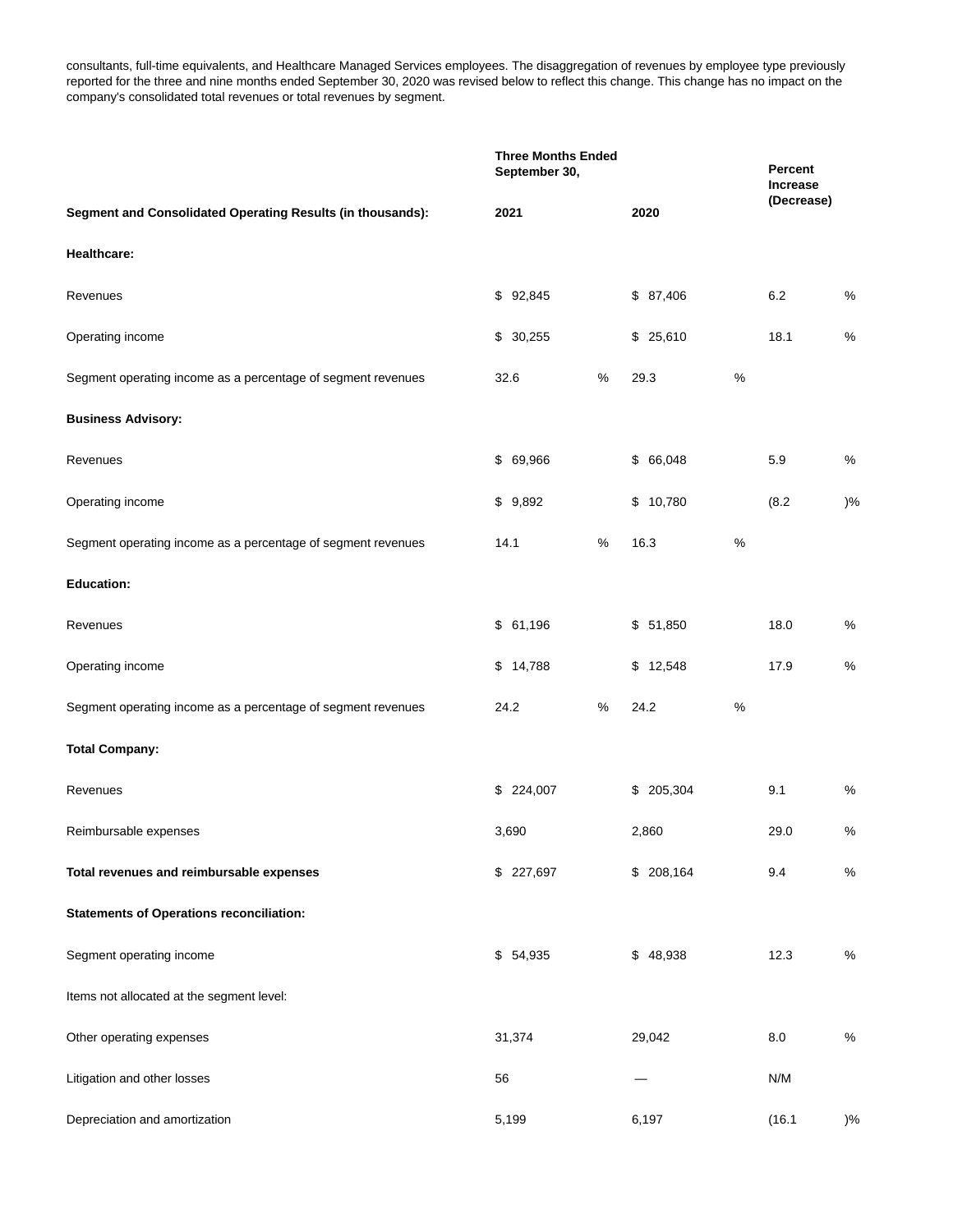| Total operating income                                       | 18,306   |         | 13,699   |           | 33.6  | $\%$ |
|--------------------------------------------------------------|----------|---------|----------|-----------|-------|------|
| Other expense, net                                           | (2,611)  | $\big)$ | (224)    | $\lambda$ | N/M   |      |
| Income from continuing operations before taxes               | \$15,695 |         | \$13,475 |           | 16.5  | $\%$ |
| <b>Other Operating Data:</b>                                 |          |         |          |           |       |      |
| Number of billable consultants (at period end) (2):          |          |         |          |           |       |      |
| Healthcare                                                   | 849      |         | 838      |           | $1.3$ | $\%$ |
| <b>Business Advisory</b>                                     | 1,179    |         | 1,001    |           | 17.8  | $\%$ |
| Education                                                    | 816      |         | 790      |           | 3.3   | $\%$ |
| Total                                                        | 2,844    |         | 2,629    |           | 8.2   | $\%$ |
| Average number of billable consultants (for the period) (2): |          |         |          |           |       |      |
| Healthcare                                                   | 802      |         | 844      |           |       |      |
| <b>Business Advisory</b>                                     | 1,136    |         | 976      |           |       |      |
| Education                                                    | 784      |         | 772      |           |       |      |
| Total                                                        | 2,722    |         | 2,592    |           |       |      |

# **SEGMENT OPERATING RESULTS AND OTHER OPERATING DATA (CONTINUED)**

# **(Unaudited)**

|                                           | <b>Three Months Ended</b><br>September 30, |       |      |
|-------------------------------------------|--------------------------------------------|-------|------|
| <b>Other Operating Data (continued):</b>  | 2021                                       | 2020  |      |
| Billable consultant utilization rate (3): |                                            |       |      |
| Healthcare                                | 74.9                                       | %71.4 | %    |
| <b>Business Advisory</b>                  | 69.0                                       | %72.6 | %    |
| Education                                 | 74.5                                       | %66.5 | %    |
| Total                                     | 72.2                                       | %70.4 | $\%$ |

**Billable consultant average billing rate per hour (4):**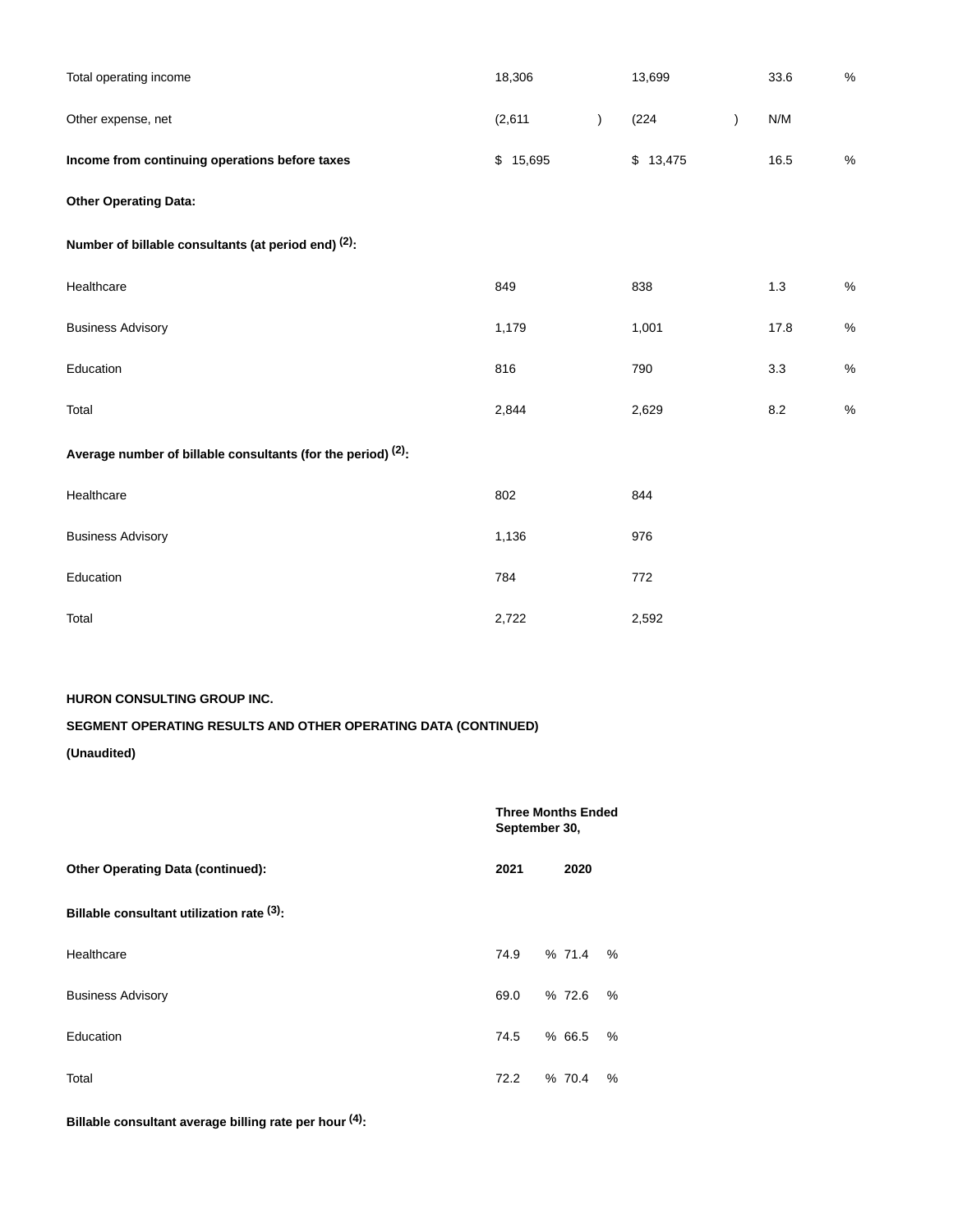| Healthcare                                                                   | \$229    | \$232   |
|------------------------------------------------------------------------------|----------|---------|
| Business Advisory (5)                                                        | \$184    | \$186   |
| Education                                                                    | \$193    | \$184   |
| Total <sup>(5)</sup>                                                         | \$200    | \$200   |
| Revenue per billable consultant (in thousands):                              |          |         |
| Healthcare                                                                   | \$74     | \$71    |
| <b>Business Advisory</b>                                                     | \$57     | \$64    |
| Education                                                                    | \$65     | \$57    |
| Total                                                                        | \$64     | \$64    |
| Average number of full-time equivalents (for the period) (6):                |          |         |
| Healthcare                                                                   | 149      | 191     |
| <b>Business Advisory</b>                                                     | 59       | 35      |
| Education                                                                    | 49       | 46      |
| Total                                                                        | 257      | 272     |
| Revenue per full-time equivalent (in thousands):                             |          |         |
| Healthcare                                                                   | \$133    | \$110   |
| <b>Business Advisory</b>                                                     | \$93     | \$106   |
| Education                                                                    | \$203    | \$165   |
| Total                                                                        | \$137    | \$119   |
| Healthcare Managed Services employees <sup>(7)</sup> :                       |          |         |
| Total revenues (in thousands)                                                | \$13,612 | \$6,423 |
| Average number of Healthcare Managed Services employees (for the period) 485 |          | 88      |

**SEGMENT OPERATING RESULTS AND OTHER OPERATING DATA (CONTINUED)**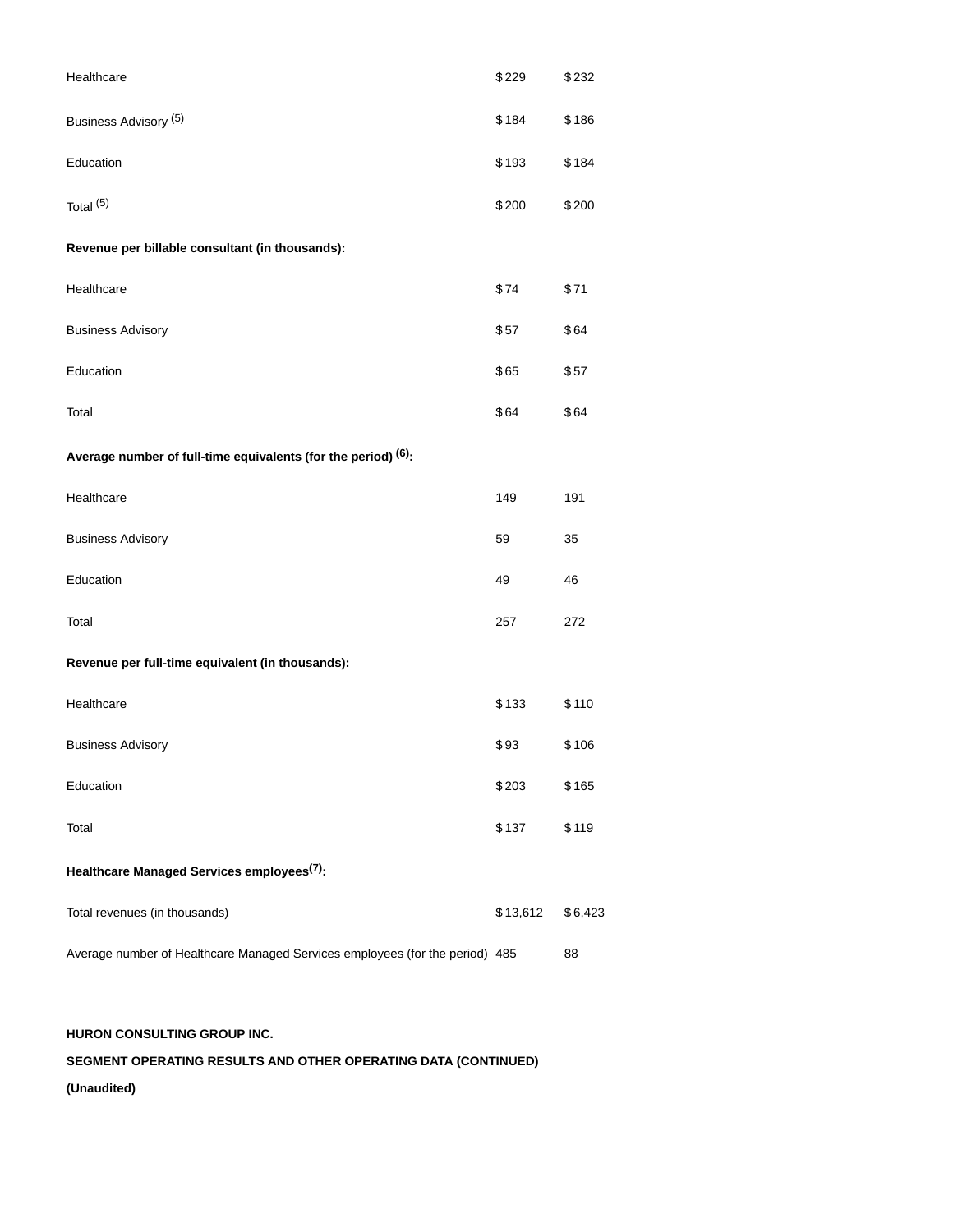|                                                                   | <b>Nine Months Ended</b><br>September 30, | <b>Percent</b><br><b>Increase</b> |            |               |
|-------------------------------------------------------------------|-------------------------------------------|-----------------------------------|------------|---------------|
| Segment and Consolidated Operating Results (in thousands): 2021   |                                           | 2020                              | (Decrease) |               |
| Healthcare:                                                       |                                           |                                   |            |               |
| Revenues                                                          | \$273,924                                 | \$268,340                         | 2.1        | %             |
| Operating income                                                  | \$78,363                                  | \$70,831                          | 10.6       | %             |
| Segment operating income as a percentage of segment revenues 28.6 |                                           | % 26.4<br>$\%$                    |            |               |
| <b>Business Advisory:</b>                                         |                                           |                                   |            |               |
| Revenues                                                          | \$213,741                                 | \$201,423                         | 6.1        | %             |
| Operating income                                                  | \$37,284                                  | \$37,306                          | (0.1)      | $)\%$         |
| Segment operating income as a percentage of segment revenues 17.4 |                                           | % 18.5<br>℅                       |            |               |
| <b>Education:</b>                                                 |                                           |                                   |            |               |
| Revenues                                                          | \$169,681                                 | \$176,017                         | (3.6)      | $)\%$         |
| Operating income                                                  | \$37,211                                  | \$41,792                          | (11.0)     | $\frac{9}{6}$ |
| Segment operating income as a percentage of segment revenues 21.9 |                                           | %<br>% 23.7                       |            |               |
| <b>Total Company:</b>                                             |                                           |                                   |            |               |
| Revenues                                                          | \$657,346                                 | \$645,780                         | 1.8        | %             |
| Reimbursable expenses                                             | 8,876                                     | 25,133                            | (64.7)     | $)\%$         |
| Total revenues and reimbursable expenses                          | \$666,222                                 | \$670,913                         | (0.7)      | $\frac{9}{6}$ |
| <b>Statements of Operations reconciliation:</b>                   |                                           |                                   |            |               |
| Segment operating income                                          | \$152,858                                 | \$149,929                         | 2.0        | %             |
| Items not allocated at the segment level:                         |                                           |                                   |            |               |
| Other operating expenses                                          | 94,536                                    | 87,826                            | 7.6        | %             |
| Litigation and other losses (gains)                               | 98                                        | (150)<br>$\lambda$                | N/M        |               |
| Depreciation and amortization                                     | 15,549                                    | 18,635                            | (16.6)     | )%            |
| Goodwill impairment charges (1)                                   |                                           | 59,816                            | N/M        |               |
| Total operating income (loss)                                     | 42,675                                    | (16, 198)                         | N/M        |               |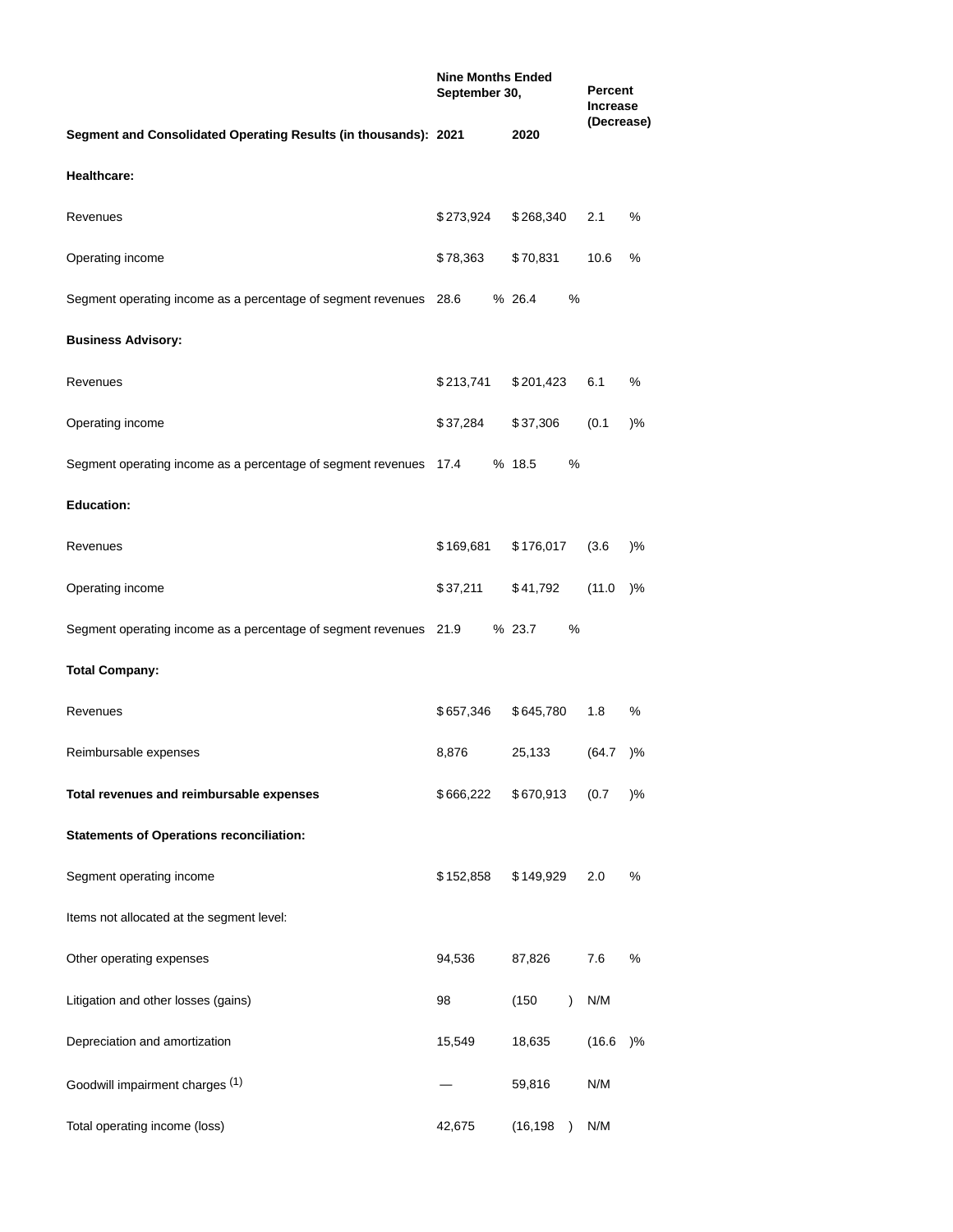| Other expense, net                                           | (3,788)<br>$\rightarrow$ | (6,829)<br>$\overline{)}$ | (44.5 | $) \%$ |
|--------------------------------------------------------------|--------------------------|---------------------------|-------|--------|
| Income (loss) from continuing operations before taxes        | \$38,887                 | \$(23,027)                | N/M   |        |
| <b>Other Operating Data:</b>                                 |                          |                           |       |        |
| Number of billable consultants (at period end) (2):          |                          |                           |       |        |
| Healthcare                                                   | 849                      | 838                       | 1.3   | %      |
| <b>Business Advisory</b>                                     | 1,179                    | 1,001                     | 17.8  | %      |
| Education                                                    | 816                      | 790                       | 3.3   | %      |
| Total                                                        | 2,844                    | 2,629                     | 8.2   | %      |
| Average number of billable consultants (for the period) (2): |                          |                           |       |        |
| Healthcare                                                   | 807                      | 873                       |       |        |
| <b>Business Advisory</b>                                     | 1,103                    | 940                       |       |        |
| Education                                                    | 750                      | 779                       |       |        |
| Total                                                        | 2,660                    | 2,592                     |       |        |

# **SEGMENT OPERATING RESULTS AND OTHER OPERATING DATA (CONTINUED)**

|                                                        |       | <b>Nine Months Ended</b><br>September 30, |        |      |  |  |
|--------------------------------------------------------|-------|-------------------------------------------|--------|------|--|--|
| <b>Other Operating Data (continued):</b>               | 2021  |                                           | 2020   |      |  |  |
| Billable consultant utilization rate (3).              |       |                                           |        |      |  |  |
| Healthcare                                             | 72.7  |                                           | %70.2  | %    |  |  |
| <b>Business Advisory</b>                               | 69.3  |                                           | % 72.6 | $\%$ |  |  |
| Education                                              | 73.3  |                                           | %71.7  | %    |  |  |
| Total                                                  | 71.5  |                                           | %71.5  | %    |  |  |
| Billable consultant average billing rate per hour (4): |       |                                           |        |      |  |  |
| Healthcare                                             | \$232 |                                           | \$218  |      |  |  |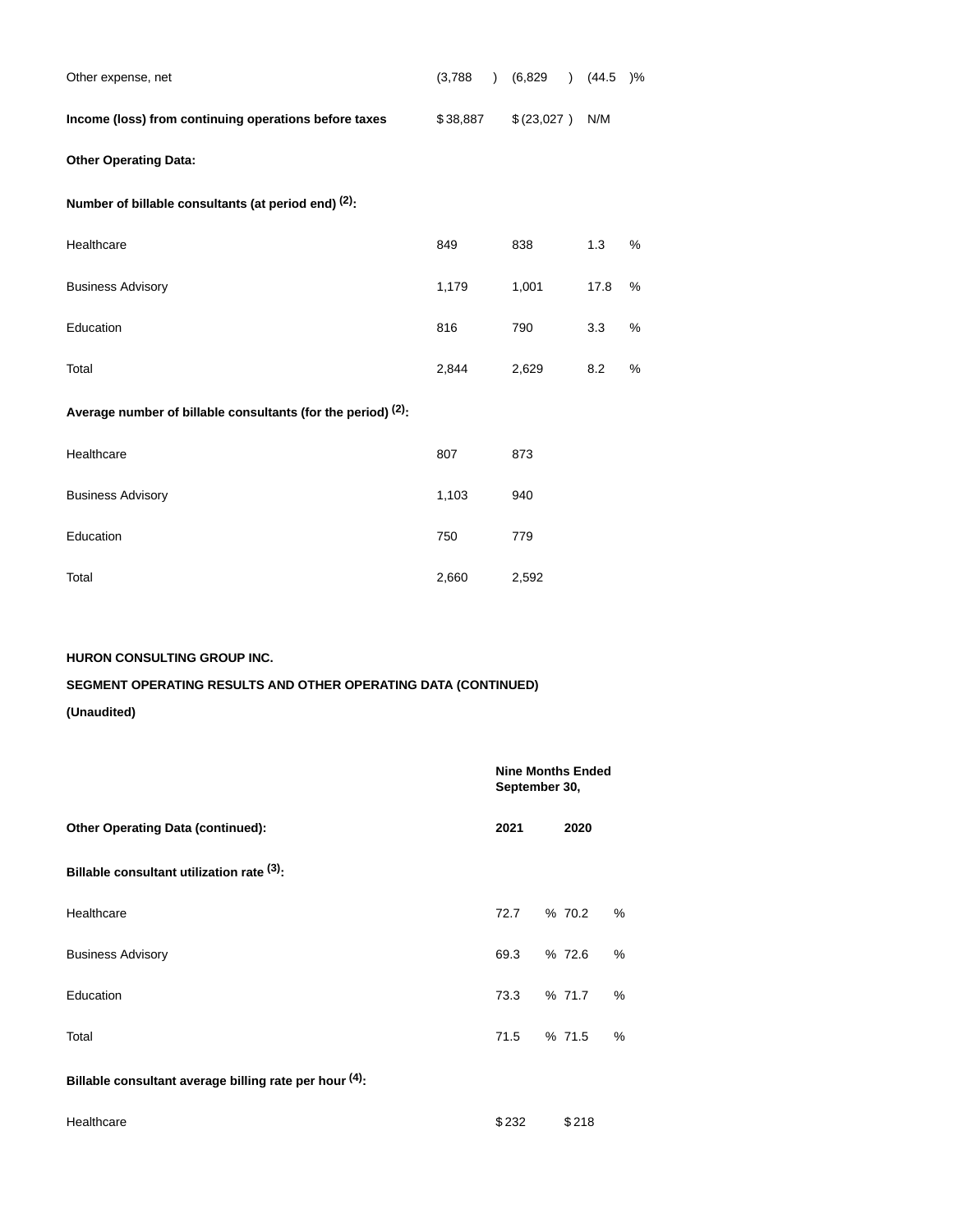| Business Advisory (5)                                                        | \$191    | \$197    |
|------------------------------------------------------------------------------|----------|----------|
| Education                                                                    | \$186    | \$189    |
| Total <sup>(5)</sup>                                                         | \$201    | \$201    |
| Revenue per billable consultant (in thousands):                              |          |          |
| Healthcare                                                                   | \$221    | \$203    |
| <b>Business Advisory</b>                                                     | \$182    | \$204    |
| Education                                                                    | \$191    | \$194    |
| Total                                                                        | \$196    | \$200    |
| Average number of full-time equivalents (for the period) (6):                |          |          |
| Healthcare                                                                   | 154      | 188      |
| <b>Business Advisory</b>                                                     | 50       | 27       |
| Education                                                                    | 41       | 56       |
| Total                                                                        | 245      | 271      |
| Revenue per full-time equivalent (in thousands):                             |          |          |
| Healthcare                                                                   | \$392    | \$371    |
| <b>Business Advisory</b>                                                     | \$270    | \$370    |
| Education                                                                    | \$643    | \$453    |
| Total                                                                        | \$410    | \$388    |
| Healthcare Managed Services employees <sup>(7)</sup> :                       |          |          |
| Total revenues (in thousands)                                                | \$35,409 | \$21,493 |
| Average number of Healthcare Managed Services employees (for the period) 342 |          | 91       |

(1) The non-cash goodwill impairment charges are not allocated at the segment level because the underlying goodwill asset is reflective of our<br>Corporate investment in the segments. We do not include the impact of goodwill corporate investment in the segments. We do not include the impact of goodwill impairment charges in our evaluation of segment performance.

(2) Consists of our consulting professionals who provide consulting services and generate revenues based on the number of hours worked.

(3) Utilization rate for billable consultants is calculated by dividing the number of hours billable consultants worked on client assignments during a period by the total available working hours for these consultants during the same period, assuming a forty-hour work week, less paid holidays and vacation days.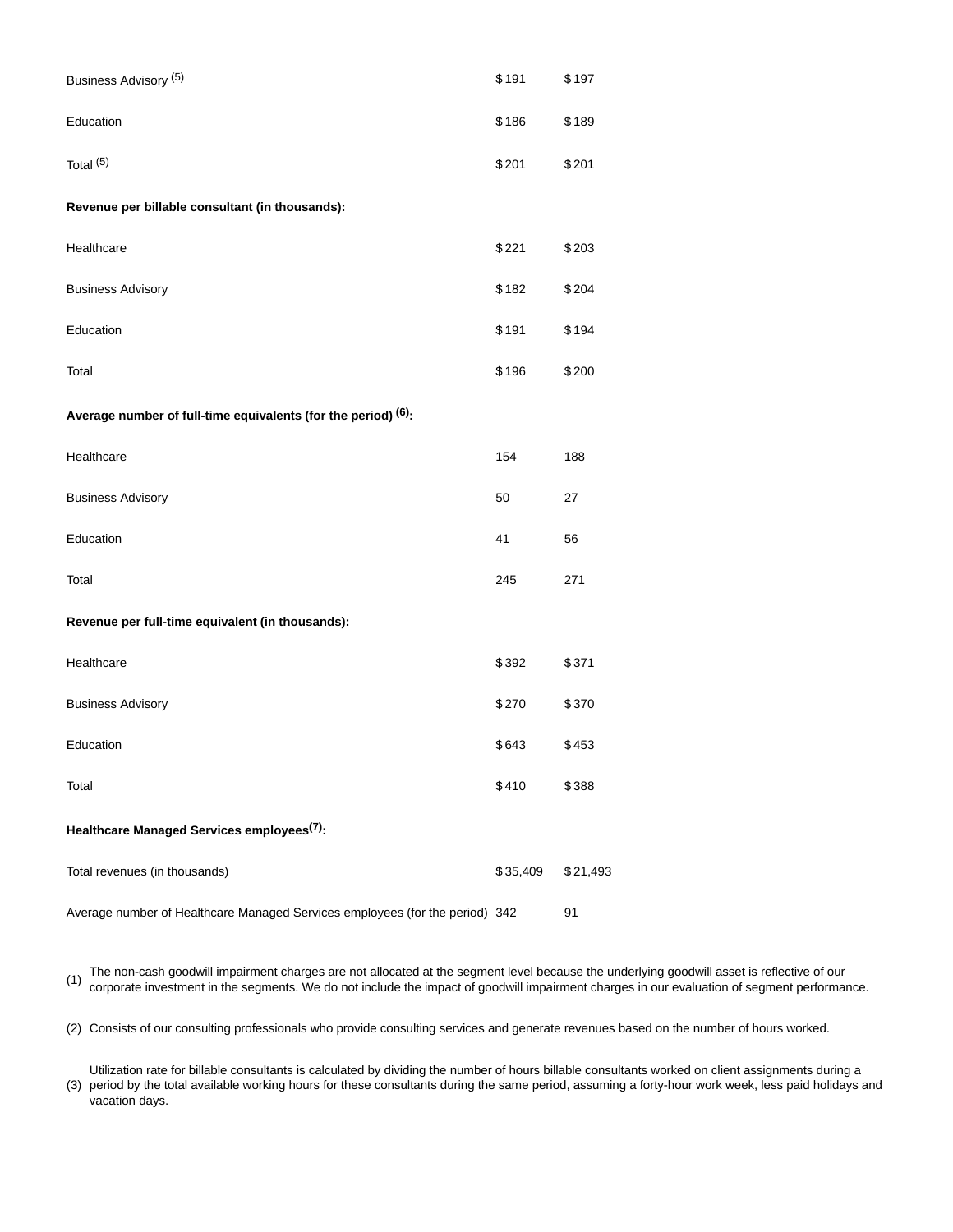(4) Average billing rate per hour for our billable consultants is calculated by dividing revenues for a period by the number of hours worked on client assignments during the same period.

(5) per hour for the Business Advisory segment would have been \$200 and \$201 for the three months ended September 30, 2021 and 2020, The Business Advisory segment includes operations of Huron Eurasia India. Absent the impact of Huron Eurasia India, the average billing rate respectively; and \$207 and \$217 for the nine months ended September 30, 2021 and 2020, respectively.

Absent the impact of Huron Eurasia India, Huron's consolidated average billing rate per hour would have been \$207 and \$206 for the three months ended September 30, 2021 and 2020, respectively; and \$208 for both the nine months ended September 30, 2021 and 2020.

- (6) Consists of coaches and their support staff within the Culture and Organizational Excellence solution, consultants who work variable schedules as needed by clients, and full-time employees who provide software support and maintenance services to clients.
- (7) Consists of employees who manage and provide revenue cycle billing, collections, insurance verification and change integrity services to our<br>beathboare eligate healthcare clients.

N/M - Not Meaningful

#### **HURON CONSULTING GROUP INC.**

#### **RECONCILIATION OF NET INCOME (LOSS) FROM CONTINUING OPERATIONS**

#### **TO ADJUSTED EARNINGS BEFORE INTEREST, TAXES, DEPRECIATION AND AMORTIZATION (8)**

- **(In thousands)**
- **(Unaudited)**

|                                                                                    | <b>Three Months Ended</b><br>September 30, |           | <b>Nine Months Ended</b><br>September 30, |            |           |
|------------------------------------------------------------------------------------|--------------------------------------------|-----------|-------------------------------------------|------------|-----------|
|                                                                                    | 2021                                       | 2020      | 2021                                      | 2020       |           |
| <b>Revenues</b>                                                                    | \$224,007                                  | \$205,304 | \$657,346                                 | \$645,780  |           |
| Net income (loss) from continuing operations                                       | \$13,727                                   | \$11,087  | \$31,929                                  | \$(17,614) |           |
| Add back:                                                                          |                                            |           |                                           |            |           |
| Income tax expense (benefit)                                                       | 1,968                                      | 2,388     | 6,958                                     | (5, 413)   | $\lambda$ |
| Interest expense, net of interest income                                           | 2,217                                      | 2,259     | 5,965                                     | 7,516      |           |
| Depreciation and amortization                                                      | 6,534                                      | 7,546     | 19,640                                    | 22,488     |           |
| Earnings before interest, taxes, depreciation and amortization (EBITDA) (8) 24,446 |                                            | 23,280    | 64,492                                    | 6,977      |           |
| Add back:                                                                          |                                            |           |                                           |            |           |
| Restructuring and other charges                                                    | 1,677                                      | 59        | 3,166                                     | 2,626      |           |
| Litigation and other losses (gains)                                                | 56                                         |           | 98                                        | (150)      |           |
| Goodwill impairment charges                                                        |                                            |           |                                           | 59,816     |           |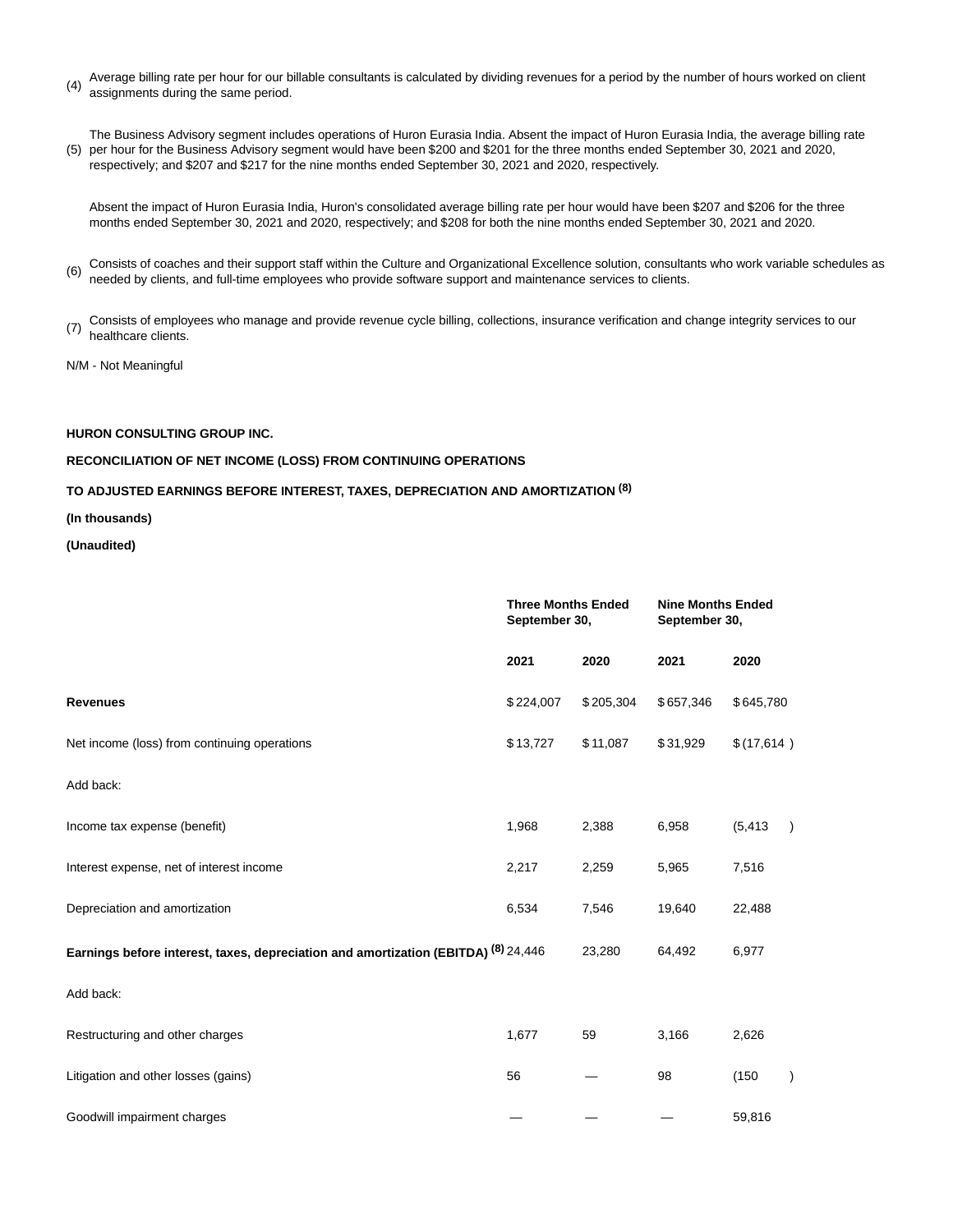| Adjusted EBITDA as a percentage of revenues (8)  | 11.8     | %11.5    | % 10.4   | %10.8    | % |
|--------------------------------------------------|----------|----------|----------|----------|---|
| Adjusted EBITDA (8)                              | \$26,416 | \$23,582 | \$68,489 | \$70,053 |   |
| Foreign currency transaction losses (gains), net | 43       | (194)    | 398      | 245      |   |
| Transaction-related expenses                     | 194      | 437      | 335      | 437      |   |
| Loss on sale of business                         |          |          |          | 102      |   |

# **RECONCILIATION OF NET INCOME (LOSS) FROM CONTINUING OPERATIONS**

# **TO ADJUSTED NET INCOME FROM CONTINUING OPERATIONS (8)**

**(In thousands, except per share amounts)**

|                                                              | <b>Three Months Ended Nine Months Ended</b><br>September 30, |          | September 30, |                        |
|--------------------------------------------------------------|--------------------------------------------------------------|----------|---------------|------------------------|
|                                                              | 2021                                                         | 2020     | 2021          | 2020                   |
| Net income (loss) from continuing operations                 | \$13,727                                                     | \$11,087 | \$31,929      | \$(17,614)             |
| Weighted average shares - diluted                            | 21,531                                                       | 22,175   | 21,904        | 21,868                 |
| Diluted earnings (loss) per share from continuing operations | \$0.64                                                       | \$0.50   | \$1.46        | \$ (0.81)<br>$\lambda$ |
| Add back:                                                    |                                                              |          |               |                        |
| Amortization of intangible assets                            | 2,235                                                        | 3,155    | 6,923         | 9,558                  |
| Restructuring and other charges                              | 1,677                                                        | 59       | 3,166         | 2,626                  |
| Litigation and other losses (gains)                          | 56                                                           |          | 98            | (150)<br>$\mathcal{E}$ |
| Goodwill impairment charges                                  |                                                              |          |               | 59,816                 |
| Loss on sale of business                                     |                                                              |          |               | 102                    |
| Transaction-related expenses                                 | 194                                                          | 437      | 335           | 437                    |
| Tax effect of adjustments                                    | (1, 103)                                                     | (1,692)  | (2,788)       | (17,041)               |
| Total adjustments, net of tax                                | 3,059                                                        | 1,959    | 7,734         | 55,348                 |
| Adjusted net income from continuing operations (8)           | \$16,786                                                     | \$13,046 | \$39,663      | \$37,734               |
| Adjusted weighted average shares - diluted (9)               | 21,531                                                       | 22,175   | 21,904        | 22,207                 |